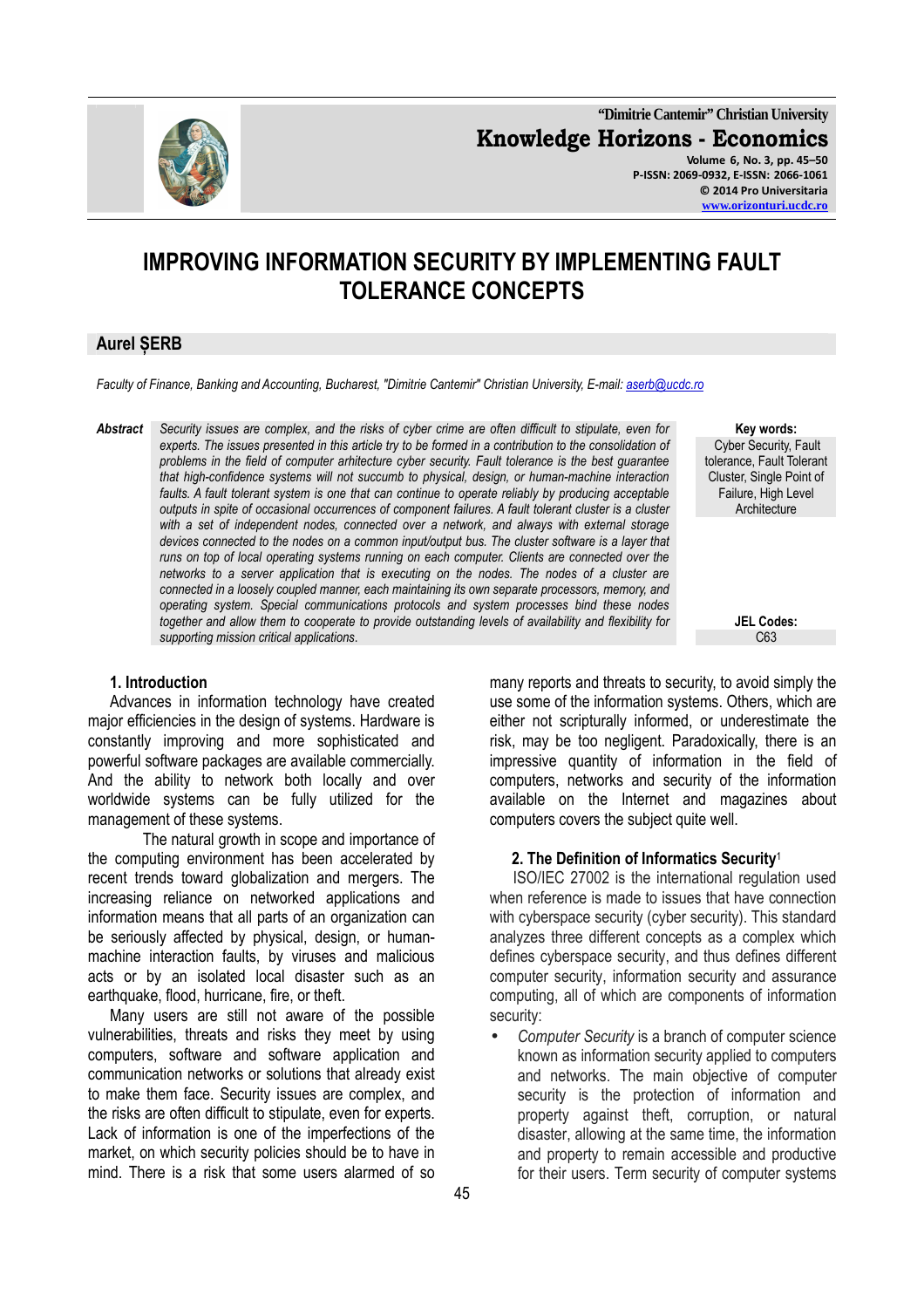refers to the collective processes and mechanisms by which information and confidential services, or value, to be protected from publication, tampering or destruction by unauthorized, unauthorized or unplanned events. Computer Security focuses on the availability and correct operation of a computer system, without regard to the information stored or processed by the computer.

- *Information security* means protecting information and information systems from unauthorized access, use, disclosure, penetration, modification, or unauthorized destruction.
- *Information assurance* refers to risk management related information, specifically to protect and defend information and information systems by ensuring confidentiality, integrity, authentication, availability and non-repudiation. These objectives are pursued whether the storing, processing, and transfer of information, or inconvenience caused by bad faith, or due to accidents.

# **3. Fault Tolerance**<sup>2</sup>

Only ideal systems would be perfectly reliable and never fail. This, of course, is impossible to be achieved in practice, because the systems fail for many reasons. Fault tolerance is the best guarantee that highconfidence systems will not succumb to physical, design, isolated local disaster, or human-machine interaction faults.

A fault tolerant system is one that can continue to operate reliably by producing acceptable outputs in spite of occasional occurrences of component failures.

The basic principle of fault-tolerant design is the use of redundancy, and there are three basic techniques to achieve fault tolerance: spatial (redundant hardware), informational (redundant data structures), and temporal (redundant computation).

The classical hardware and software fault tolerant techniques are modular redundancy, N-version programming, error-control coding, checkpoints, rollbacks, and recovery blocks.

Modern systems are partitioned at several levels based on functions provided by specific subsystems. A fault-tolerant system displays similar functional partitioning, but in addition it contains redundant components and recovery mechanisms which may be employed in different ways at different levels. It is reasonable to view a fault-tolerant system as a nested set of subsystems each of which may display varying levels of fault tolerance. Recovery from a fault within a redundant partition may be affected within the domain itself, or may require action by higher levels within the system.

Fault tolerant architectures package these redundant partitions into replaceable units. A replaceable unit is a unit of failure, replacement and growth - that is, a unit that fails independently of other units, which can be removed without affecting other units, and can be added to a system to augment its performance, capacity, or availability.

The desired result of system partitioning and subsystem design is an integrated set of local. intermediate, and global fault tolerance functions that serve as a protective infrastructure to ensure the timely and correct delivery of system services.

# **4. Clusters and Fault Tolerant Clusters**

A distributed system is a collection of computers (called nodes) that communicate with each other through a communication medium. Under the control of systems software, the nodes can co-operatively carry out a task. An open system allows system integration, so the customers can choose various hardware and software components from different vendors and integrate them to create a custom configuration suiting their needs and cost requirements.

A cluster is a set of loosely coupled, independent computer systems, connected over a network that behaves as a single system. The cluster software is a layer that runs on top of local operating systems running on each computer. Client applications interact with a cluster as if it is a single high-performance, highly reliable server. System managers view a cluster much as they see a single server. Most applications will run on a cluster without any modification at all. And only standard-based hardware components such as SCSI disks and Ethernet LANs are used to create a cluster.

Clustering can take many forms. A cluster may be nothing more than a set of standard personal computers interconnected by Ethernet. At the other end of the spectrum, the hardware structure may consist of high-performance symmetric multiprocessor systems connected via a high-performance communications and I/O bus. In both cases, processing power can be increased in small incremental steps by adding another commodity system.

If one system in a cluster fails, its workload can be automatically dispersed among the remaining systems. This transfer is frequently transparent to the client.

A fault tolerant cluster is a cluster with a set of independent nodes, connected over a network, and always with external storage devices connected to the nodes on a common input/output bus. Clients are connected over the networks to a server application that is executing on the nodes. The nodes of a cluster are connected in a loosely coupled manner, each maintaining its own separate processors, memory, and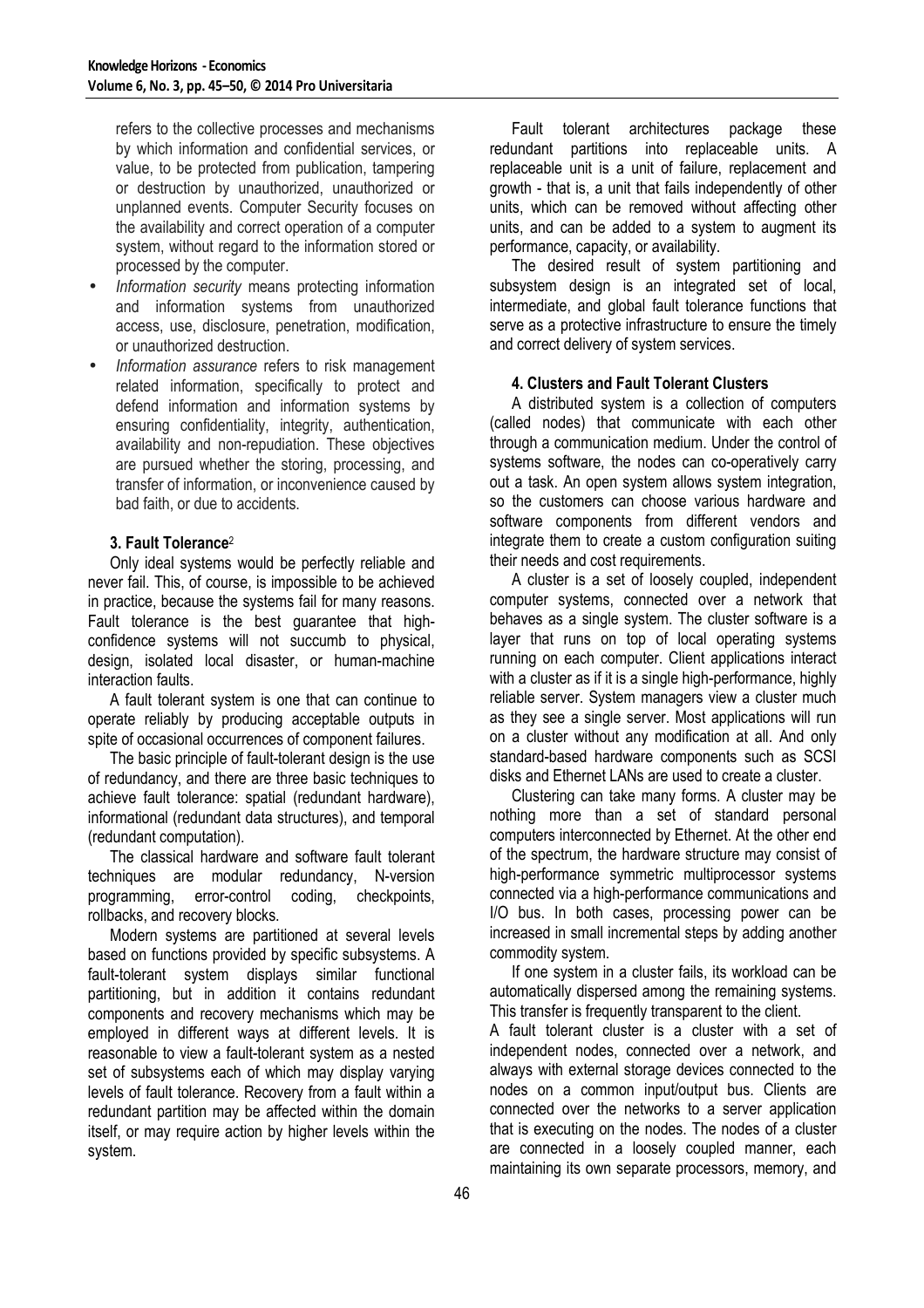operating system. Special communications protocols and system processes bind these nodes together and allow them to cooperate to provide outstanding levels of availability and flexibility for supporting mission-critical applications. Fault tolerant clusters maintain strict compliance to the principles of open systems. There are no proprietary application programming interfaces that force vendor lock-in and require substantial development investment. Most applications will run on a fault tolerant cluster without any modification at all.

The top-level software of a fault tolerant cluster can be designed to maximize the flexibility of configurations within a local cluster. Clusters may be formed with a different number of nodes. This flexibility in system selection and cluster configuration protects customer investments in installed systems and allows the processing power of each node to be matched with the specific requirements of each application service.

If the failure of any component in a cluster results in the unavailability of service to the end user, this component is called a single point of failure for the cluster. One of the most important problems in implementing fault tolerant system is the identification of single points of failure and elimination of these single points of failure by using replaceable units.

The elimination of a single point of failure, by using replaceable units, always has a cost associated with it. Usually, what can be done is only to attempt to make a service highly available if the cost of losing the service is greater than the cost of protecting it.

The possible single points of failure that a cluster could have are:

− *Nodes in the cluster,* 

− *Disks used to store application or data, adapters, controllers and cables used to connect the nodes to the disks,* 

− *The network backbones over which the user are accessing the cluster nodes and network adapters attached to each node,* 

− *Power sources,* 

− *Applications.* 

There are two typical clustering topologies that provide high availability that are looked at in this paper: passive backup server, and active/active server. Three versions of the active/active server are looked at in more detail: "duplicate everything," "share nothing," and "share everything."

Each of these clustering topologies has a "heartbeat" mechanism integrated into each server that serves to confirm server viability. The sending or primary server sends periodic messages to the alternate or backup server. If the messages should stop, the viable server assumes that the other server has failed and put itself into operation in place of the failed server.

# **4.1 Pasive Backup Server**

A common arrangement is for one server to act as the primary server, with a secondary server available for use should a failure occur in the primary server. With the passive backup server approach (see Figure 1), a secondary server is not used for any other processing but it simply stands by to take over in the event of a failure of the primary server.



*Figure 1.* Clustering Using a Passive Standby Server

# **4.2 Active/Active Servers**

A related but far more cost-effective approach is to enable the additional server to perform useful processing on other applications but still be able to take over for the initial server in the event it should fail. The key benefit of this approach, which is called the active/active server approach, is that customers can have server redundancy while retaining use of each server, instead of limiting it strictly to a backup function. This method can reduce the overhead costs of operating a clustered system. Three variations of the active/active server approach are discussed further.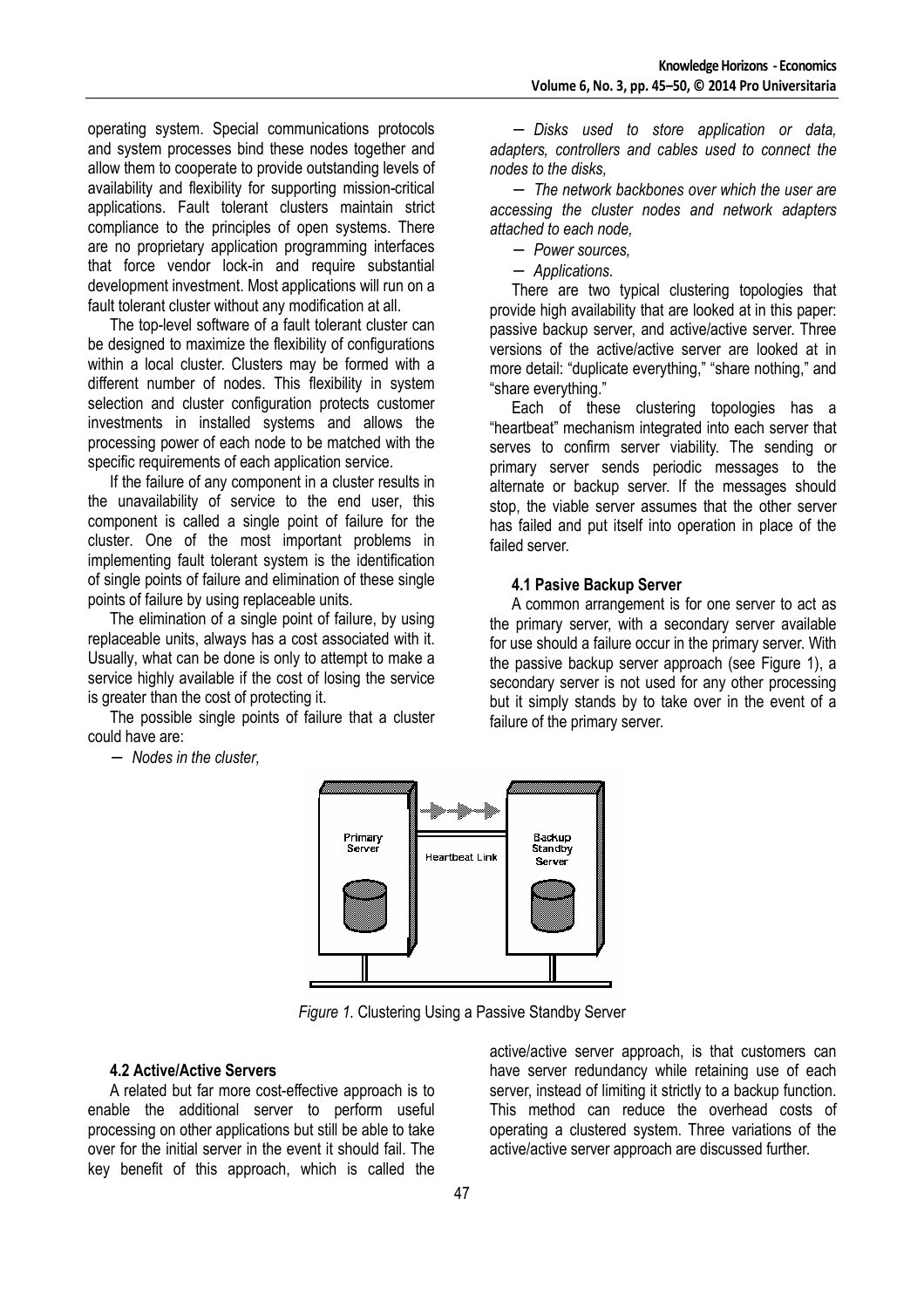# **4.3 Duplicate Everything**

One type of solution is to duplicate everything. That is, have entirely redundant servers with their own disks. With this approach (see Figure 2), data must be constantly copied to the disks of the secondary system to ensure that should a failure occur, the secondary system has access to current data. Although this approach does deliver high availability, it can result in substantial overhead on the servers and the LAN. which may impact performance. A second drawback is that there will be some delay in transferring information and user connections from one server to the other.

Redundant servers provide several benefits; since the data is completely replicated, the client's applications can access either server, allowing for better load balancing. Additionally, the nodes can be geographically dispersed; the node connection can be with a WAN and the nodes can be physically far away from each other. This topology is frequently used as part of a disaster recovery plan, providing protection against major catastrophic events like earthquakes or floods.



*Figure 2.* Clustering Using the "Duplicate Everything" Approach

#### **4.4 Share Nothing**

The second variation of the active secondary server approach is to share nothing. That is, while the two servers are physically cabled to the same disks, only one of the servers owns the disks at any time. With this approach, each server owns its own set of disks, and

during normal operation only the owner server may access its disks (see Figure 3). However, in event of a server failure, an alternate server (in the cluster) can assume ownership of the failed server's disks and access them.



*Figure 3.* Clustering Using the "Share Nothing" Approach

This approach eliminates the need to constantly copy data over the LAN to a secondary system, significantly reducing server and LAN overhead. With this approach, the disks could become a single point of failure such that a disk failure could result in an

extended period of downtime. Thus, installations using this architecture typically rely on redundant mirrored disks (RAID technology) in the disk subsystem to ensure availability of applications and data in the event of either server or disk failure.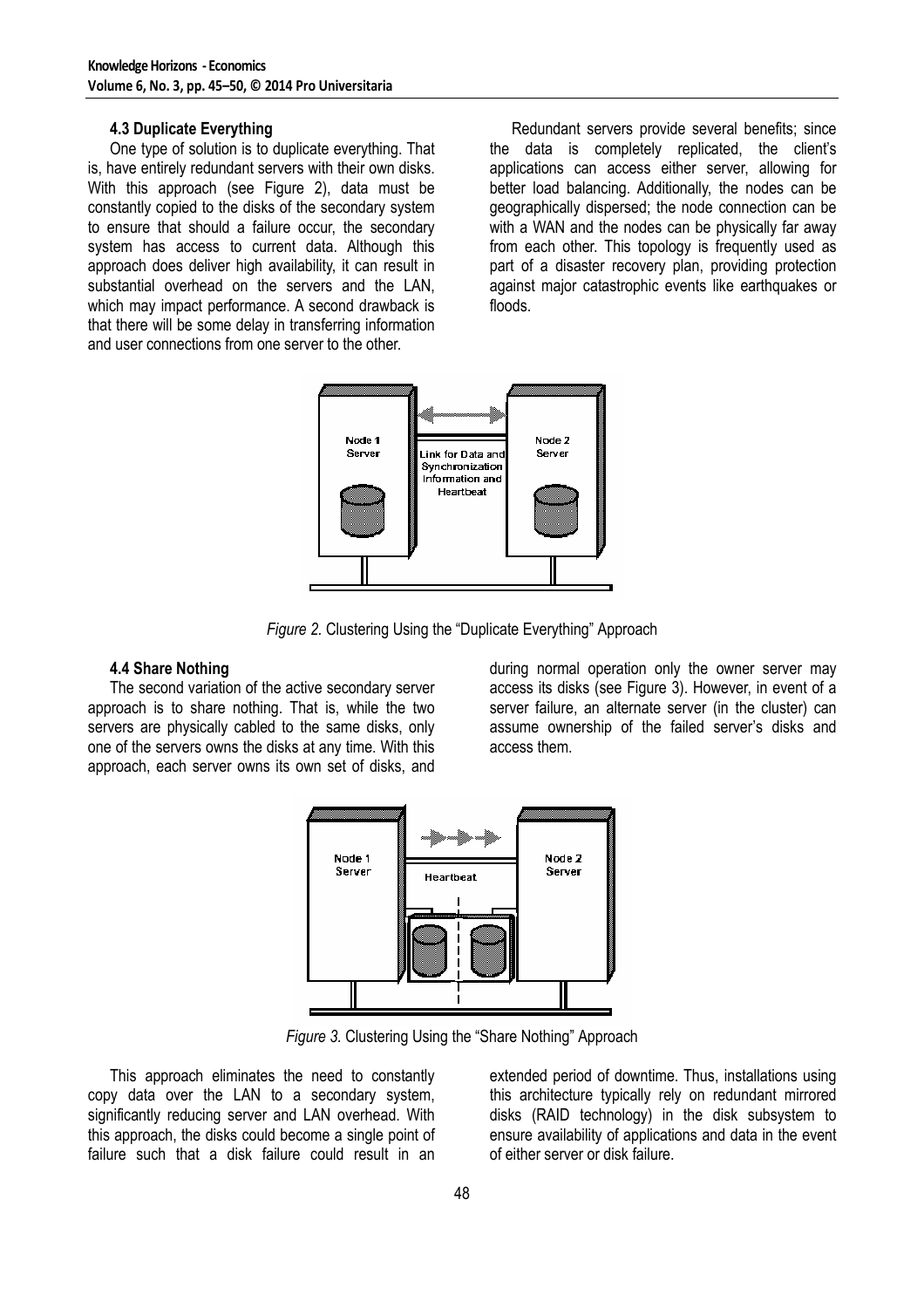#### **4.5 Share Everything**

Finally, it is also possible to share everything, that is, has multiple servers share the same disks at the same time (see Figure 4). With this approach, during normal operations, all servers connected to the disks can share access to them at the same time. This

approach requires development of sophisticated lock manager software to ensure that only one server at a time can access the data. The "share everything" approach again typically relies on mirrored (RAID technology) disks.



*Figure 4.* Clustering Using the "Share Everything" Approach

# **5. Conclusions**

One of the most important purposes of clustering is to increase system availability. Generally, a highavailability configuration ensures that if a server or application should unexpectedly fail, another server in the cluster can both continue its own work and readily assume the role of the failed server. The goal is to minimize server and application downtime to end-users.

"Load balancing" is a technique that allows the performance of a server-based program to be scaled by distributing its client requests across multiple servers within the cluster. Application packages are the usually way for providing the powerful and flexible mechanism for balancing workload within the cluster after a node failure. Individual application packages within a single node can be moved to different nodes, distributing the workload of one node across the surviving nodes of the cluster. If a node fails, each of the packages running on that node can be moved to a different node. This distributes the workload of the failed node among all of the remaining nodes of the cluster, minimizing the performance impact on the other applications within the cluster. After the first node is made healthy and reintroduced into the cluster, fault tolerant software automatically assigns this first node as the new standby node With the automatic failback functionality configured, applications automatically move back to the primary node once it is made healthy and reintroduced to the cluster. This ability to move application packages also allow the workload of a cluster to be balanced even when there is no failure.

Another benefit derived from clustering is system scalability Clustered systems can be expanded when the overall load exceeds the capabilities of the original systems. In this case, the additional servers can be plugged into the cluster and will contribute to the overall application's performance in the cluster.

Server clusters are complex, and complex technologies can introduce many more opportunities for human error. For these reasons, system operations should be monitored and administered by a network resource management system, which provides tools to simplify the management process. Effective management of server clusters requires an integration of view of a cluster as a single system and as separate servers.

Clustering for high availability addresses both planned and unplanned downtime. For instance, when a system manager needs to backup or service a system, the activity can be planned for a time that will be less disruptive for the end users. Unplanned downtime is by definition all the downtime that cannot be scheduled, such as, a system hang or a hardware failure. Clustering software will detect the failure and move the application to an alternative server with minimal interruption to the user.